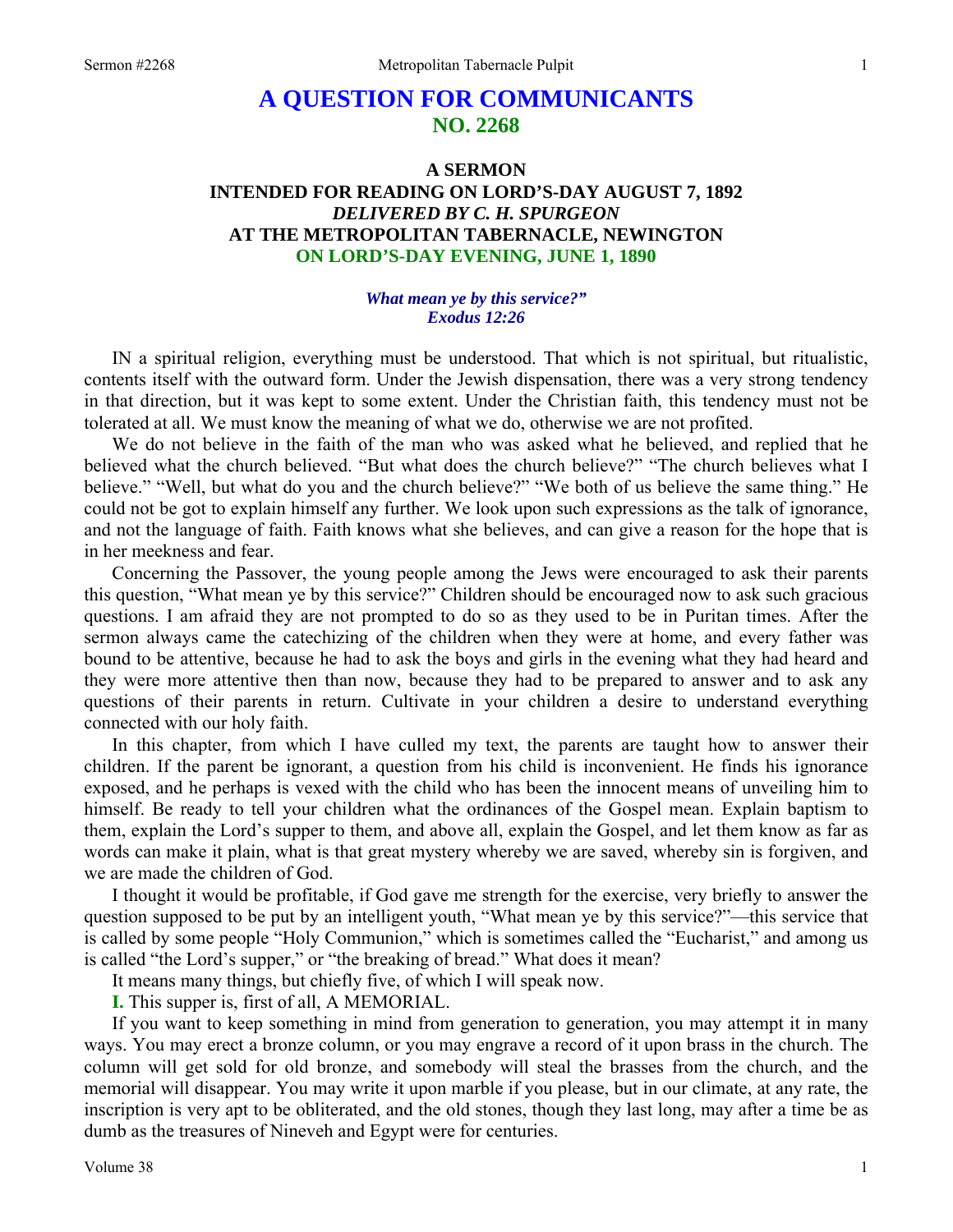These monuments did preserve the records, but they were hidden under the sand, or buried beneath the ruins of cities, and though they have a tongue now, and are speaking forcibly, yet whatever had been entrusted to them would have been forgotten while they were lying under the sand of the desert, or in the *debris* of the palaces of Koyunjik. There are other ways of preserving memorials, such as writing in books, but books can be lost. Many valuable works of the ancients have entirely ceased, and no copies of them can be found. Some of the books mentioned in the Old Testament, which were not inspired books, but still were books which we should greatly value now, have quite passed out of existence.

It is found that upon the whole, one of the best ways of remembering a fact is to have some ceremony connected with it, which shall be frequently performed, so as to keep the fact in memory. I suppose that Absalom will never be forgotten. He built himself a pillar in the king's dale, he knew his own infamous history, and he thought it might be forgotten. No one would care to remember it, so he built himself a monument, and there it stands, or what is reputed to be that monument, to this day, and every Arab who passes by the spot throws a stone at it. Absalom will better be remembered by the ceremony of throwing stones at his tomb than by any record in marble.

To turn your thoughts to something infinitely higher, I cannot conceive of a surer and better method of keeping the death of Christ in mind than that of meeting together, as we shall do tonight, for the breaking of bread, and the pouring out of the juice of the vine in memory of His death. Other facts may be forgotten, this one can never be.

Tonight, and every first day of the week, in ten thousand places of worship, believers meet together for the breaking of bread in remembrance of Christ's cross and passion, His precious death and burial. Those great facts can never pass out of mind. Jesus said to His disciples, "This do in remembrance of me." In obeying His command you are doing what is most effectual in keeping your Lord in remembrance.

As I preach, tonight, having no sort of reliance upon my own words, I want you to practice them as I go along, then you will be like the woman who said that when she heard a sermon about light weights and short measures, though she forgot what the preacher said, when she got home, she remembered to burn her bushel, which was too short. So, if you can just practice the sermon as you hear it, it will be well.

Recollect, then, that you come to this table tonight to *remember an absent friend*. Jesus has gone away. He who loved us better than any other ever loved us, has left us for a while. We sometimes take little parting gifts from friends, and they say to us—

### *"When this you see, Remember me."*

Probably, almost everybody here has, at some time or other, had certain tokens of remembrance by which they might be reminded of some dear one who is far away across the seas, out of sight, but not out of mind. You come to the communion table, then, to remember your absent Friend.

You come, also, chiefly to *remember His great deed of love*. This supper is a memorial of what Jesus did for you when He was on the earth. "Greater love hath no man than this, that a man lay down his life for his friends." He laid down His life for you, remember that tonight. "He loved me, and gave Himself for me," dwell on that fact.

Let these words wake the echoes in your hearts, "Gethsemane!" "Gabbatha!" "Golgotha!" Can you forget all that Jesus suffered there on your behalf? If you have let these things slip in any degree from your heart's affections, come and write them down again. Come to the table, and here celebrate the memorial of His love, and wounds, and agonies, and death for you.

> *"In memory of the Savior's love, We keep the sacred feast, Where every humble contrite heart*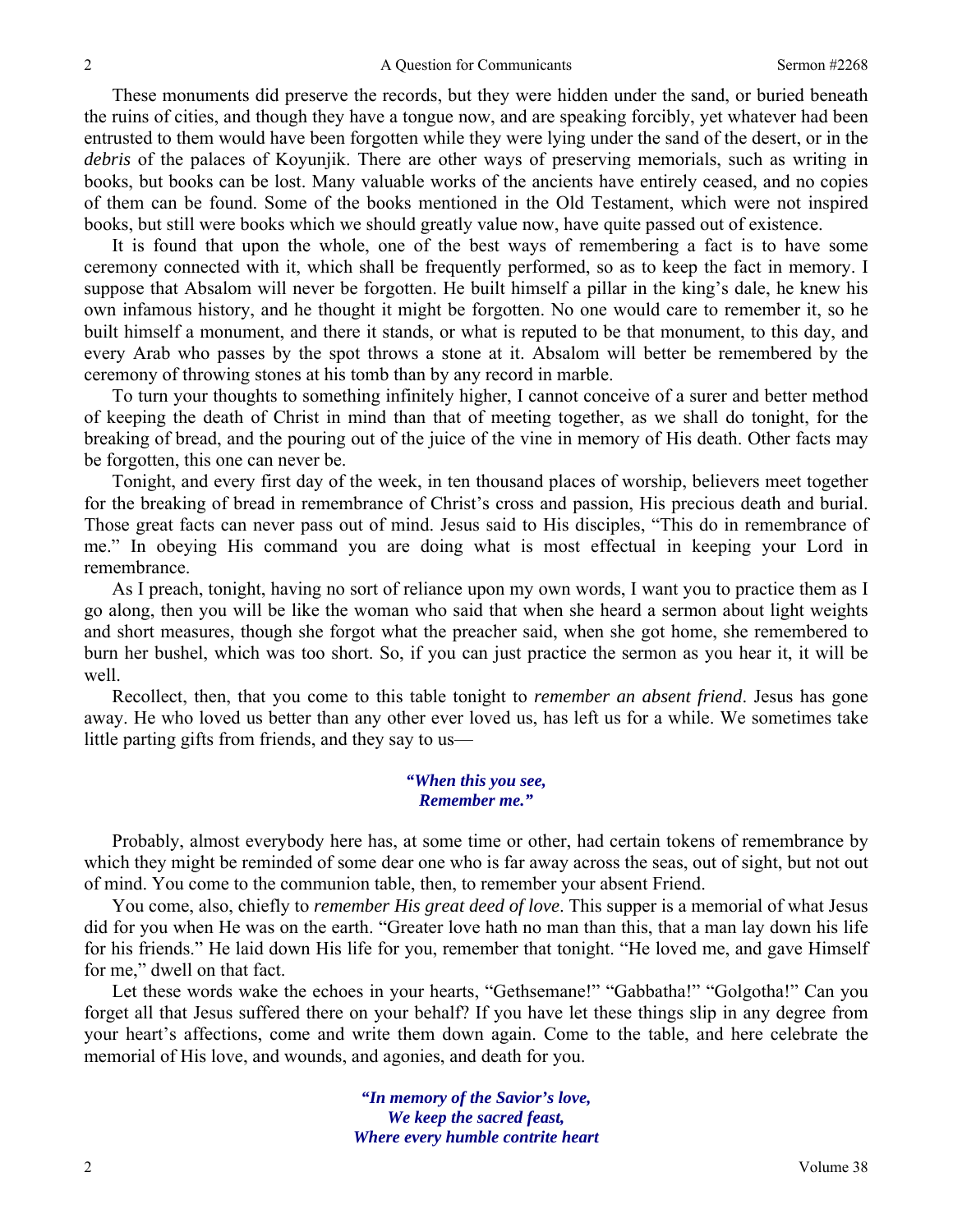*Is made a welcome guest.* 

*"By faith we take the bread of life, With which our souls are fed; And cup, in token of His blood That was for sinners shed."* 

You are also called upon to *remember a dear Friend who,* although He has gone away, *has gone about your business*. It was expedient for you that He should go away. He is doing you more good where He has gone than He could have done if He stayed here. He is pressing on your suit tonight. Your business would miscarry were it not for Him, but within the veil that hides Him from you, He is pleading for you. His power, His dignity, His merit, are all freely being employed for you. He is pleading the causes of your soul. Can you, will you, forget Him? Will you not now forget everything else, and indulge the sweet memory of your faithful Lover, your dear Husband, who is married to you in ties of everlasting wedlock? Come, I pray you, keep the memorial of this dear Friend.

And you have to *remember a Friend who will return very soon*. He only tells you to do this till He comes. He is coming back to us. His own words are, "Behold, I come quickly!" That is not quite the meaning of what He said, it was, "Behold, *I am coming* quickly!" He is on His way, His chariot is hurrying towards us, the axles of the wheels are hot with speed. He is coming as fast as He can.

The long-suffering of God delays Him, till sinners are brought in, till the full number of His elect shall be accomplished, but He is not delaying, He is not lingering, He is not slack, as some men count slackness, He is coming quickly. Will you not remember Him? Soon will His hand be on the door, soon for you, at any rate, He may cry, "Arise, my love, my dove, my fair one, and come away," and soon He may be here among us, and then we shall reign with Him forever and ever.

I charge my own heart to remember my dear Lord tonight, and I pray you, brothers and sisters, let not the feebleness of my reminder deprive you now of the happiness of thinking much of Christ your Lord. Sit you still, and let all other thoughts be gone, and think only of Him who loved you and died for you. Let your thoughts go back to Calvary, as you sing, in mournful accents—

> *"O sacred head, once wounded, With grief and pain weigh'd down, How scornfully surrounded With thorns, Thine only crown!*

> *"How pale art Thou with anguish, With sore abuse and scorn! How does that visage languish, Which once was bright as morn!"*

Oh, eyes full of tears! Oh, shoulders once beaten with the gory lash! Oh, hands once nailed to the cruel tree! Oh, feet once fastened to the bitter cross! Soon shall we behold the Christ who loved us, and died for us. Wherefore let us observe this sacred feast in remembrance of Him.

**II.** But I must be briefer on my second point. The second meaning of the Lord's supper is that it is AN EXHIBITION. "As often as ye eat this bread, and drink this cup, you do shew the Lord's death till he comes." We are helped to remember it by the type, the emblem, the metaphor which is supplied to us by this supper. How is that? Is there any likeness to the death of Christ in this supper? I answer, there is a *great* likeness.

There is *His broken body,* represented by the bread which is broken, and intended for use. His dear body was broken, marred, sadly marred, given over to the hands of death, laid in the sepulcher, wrapped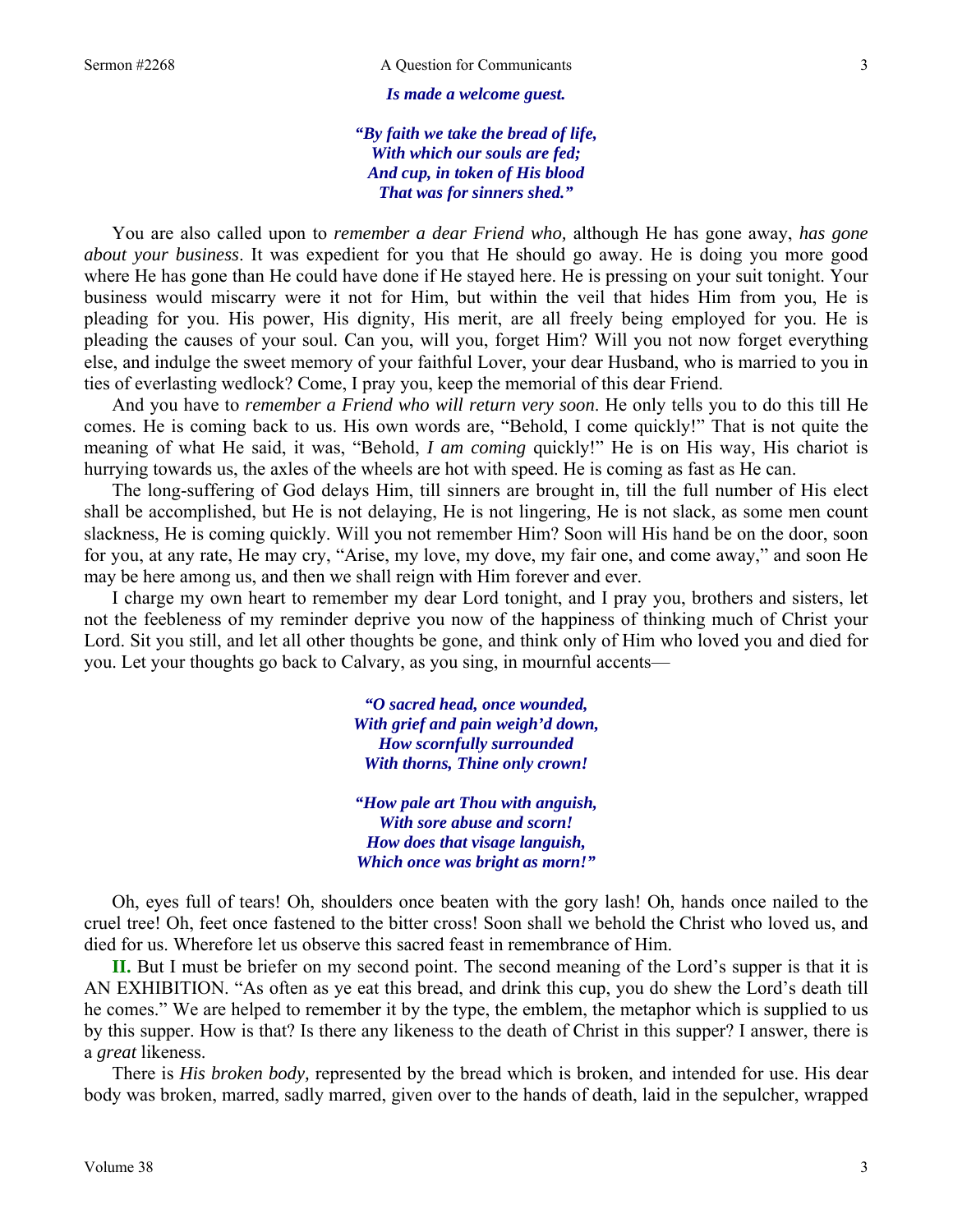about with fine linen, left there, as His enemies thought, never to rise again. In that broken bread, broken that even believing children may eat their morsel, you see Christ's body given up for His people's sake.

But there stands a cup. It is full of the red juice of the grape. What does it mean? He Himself shall explain it, "This cup is the new testament in my blood, which is shed for you." Now, *the shedding of blood* is the great token of death. One would not long talk of killing without speaking of blood-shedding, in fact, bloodshed usually means dying by a violent death, and so did He die.

They pierced His hands and His feet, the soldier thrust his lance into His side, and forthwith came there out blood and water. That stream of blood was the token that He really was dead. He has poured out from His veins His precious life to purchase His redeemed. The broken bread, the cluster pressed into the cup, and leaving nothing but its blood-red juice, these two things symbolize Christ's death.

But most of all, this is an exhibition of *the two things separate,* the bread and the cup. We have heard of some mixing the bread with the wine, that is not the Lord's supper. We have heard of others partaking of the wafer, as they call it, and leaving the cup, this is not taking the Lord's supper. They must be both there, the bread here, the wine cup there, because the separation of the blood from the flesh is the surest token of death. "The blood is the life thereof," and if the blood be drained away, there is death. Therefore the blood is represented by the cup, and the flesh is represented by the bread, these two separated are the great token and emblem of Christ's death.

We show, display, exhibit, symbolize the death of our Lord at this table in this fashion, we partake of both symbols, eating of the bread, drinking of the cup, *the whole ministering to the support of our life*. At this table we say to all of you who do not know Christ, Christ's death is our life, and the remembrance of Christ's death is the food of our life. If any of you are spectators of the ordinance, this is the meaning of our little acted sermon, Christ has died. Christ's death is the support of our faith, the food of our souls, in token whereof we take this bread and this cup, and eat and drink.

So this supper is a showing forth of Christ's death. How many here can say that Christ's death is their life? How many of you can say that you feed upon Him? Dear Friends, you must not come to the table unless you can say it, but if you can, come and welcome, and if you cannot, oh! may the Lord teach you the lesson that is so needful, the lesson that is so blessed, when it is once learned, that Christ on the cross is the one hope of eternal glory.

You have thus had two meanings of the Lord's supper, first, it is a memorial, and next, an exhibition. **III.** The Lord's supper is, next, A COMMUNION.

We must have this brought out prominently, or we shall miss a great deal. *We are at the Lord's table,* we eat of His bread, we drink out of His cup. This betokens friendship. When, in the East, a man has eaten of an Arab's salt, he is henceforth under his protecting care, and he who has spiritually eaten of Christ's bread has come under Christ's protection, Christ will take care of Him. All feuds are ended, an eternal peace is established between the two.

It was a tender parable in which Nathan spoke of a man who had a little ewe lamb, which did eat of his own meat, and drank of his own cup, and lay in his bosom. This is your privilege, to lie in Christ's bosom, to drink out of His cup, and to eat of His bread. This is a very sweet fellowship, enjoy it tonight to the full.

We go further than that, for we not only eat of His bread, but symbolically *we feast upon Him*. His flesh is meat indeed, and His blood is drink indeed. Can I really feed upon Christ? Really, yes. Carnally, no. There is no such thing as the carnal eating of His flesh and drinking of His blood, that were a horrible thing, that were to make a man a cannibal, but the spiritual feeding upon the Incarnate God, this is what we mean.

He gives us His flesh to eat, and we thus enter into a fellowship of the most intense and mysterious kind, not merely eating with Him, but eating Him, not merely receiving from Him, but receiving Him Himself to be the life of our hearts. May you get to that point tonight! I believe in the real presence of Christ, I do not believe in the carnal presence of the Romanist. I believe in the real presence of the believer, but that reality is none the less real because it is spiritual, and only spiritual men can discern it.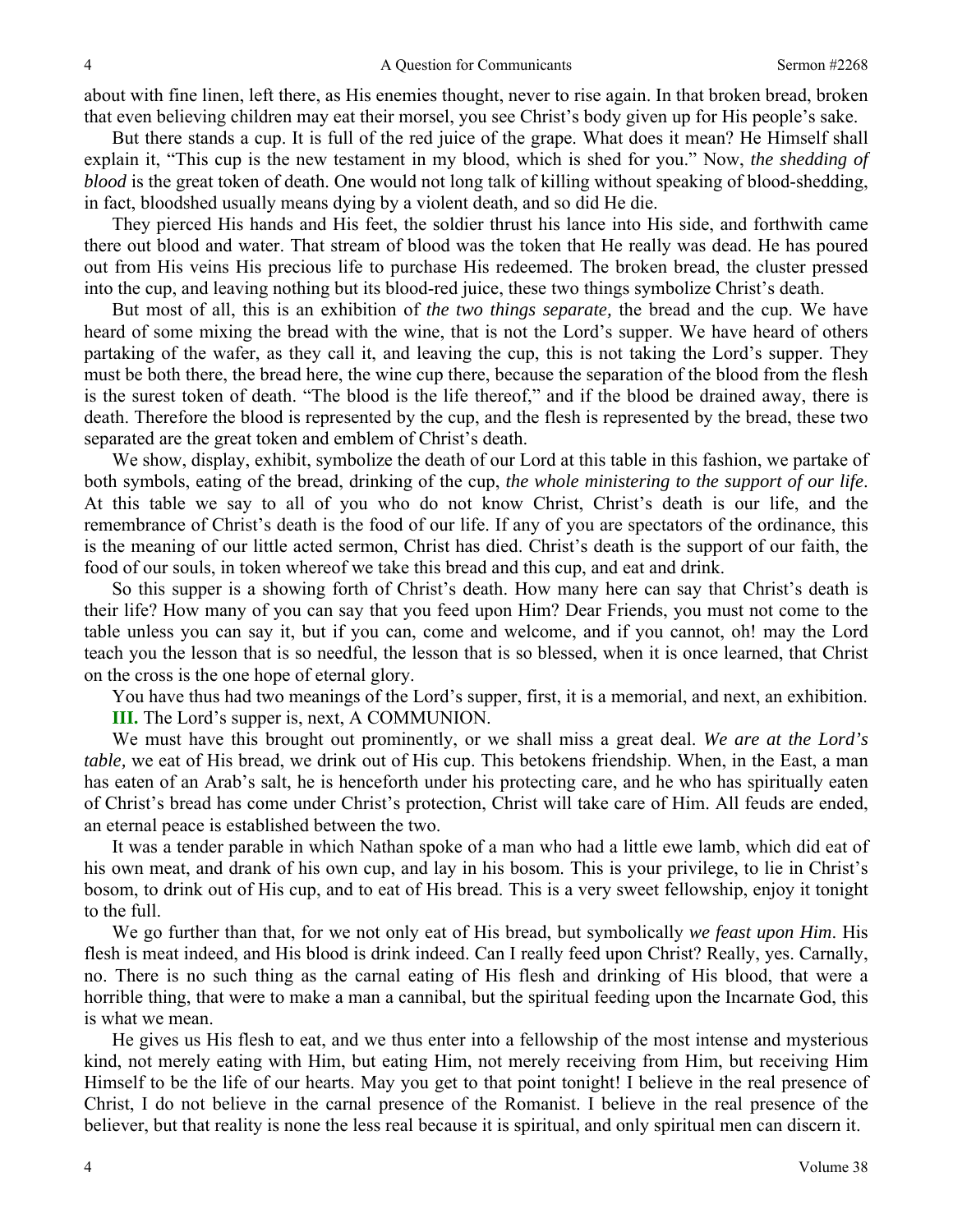Now, beloved, if we really come in the right spirit to this table, when we have eaten the bread, it becomes part of us, when the wine is sipped, the juice of the grape enters into our constitution, we cannot separate it from ourselves. Such is our fellowship with Christ. *He is one with us, and we are one with Him.* "*Quis separabit?"* "Who shall separate us from the love of God?" We are one with Christ, partners with Him, all that He has is ours, all that we have is His. He gives Himself to us, we yield ourselves to Him. It is Christ and Co., only the little "Co." drops its name to be swallowed up in Him who is all in all. That is the meaning of the bread and the cup. We take Christ into ourselves, as He has taken us up into His greater self.

But communion also means that *we are one with each other*. I wish that you would catch that thought. I am afraid there are some members of the church here, who have never realized their union with all the rest of the members. "We, being many, are one body in Christ, and every one members one of another." One is our Master, even Christ, and all we are brethren. There should be an intimate feeling of fellowship, a readiness to help and love one another. Rejoice with them that rejoice, and weep with them that weep.

I cannot shake off from myself the idea that this makes up a large part of the meaning of the Lord's supper, the communion of saints with each other as well as the communion of the saints with Christ. May we enjoy it tonight! For my part, I like to feel, when I come to the table, that I am going to have communion, not only with this church, large as it is, not merely with the members of one denomination (I wish there were no denominations), not merely with the company of one body of Christians—would to God, there were but one body of Christians throughout the world!—but freely inviting all who belong to any part of the visible church,

I delight to think that at this table tonight I shall have fellowship with the brethren on the Congo, with the brethren in India, with the brethren in the Unites States, of all names, and sorts, and ages, and ranks. There cannot be two churches of Christ. There is but one church, one Head and one body. Though there are some very naughty children in the Lord's family, they must not be kept without their supper, there is some other way of chastening them, and as long as there is true living communion between one Christian and another, where God has given the thing signified, I dare not keep back the sign. If He gives them to have fellowship with Christ, who am I that shall say, "Thou shalt have no fellowship with me"? I dare not say it.

The meaning of this supper, then, is communion.

**IV.** But a fourth meaning of the Lord's supper is A COVENANTING.

Our Lord said to His disciples, "This cup is the new testament, or covenant, in my blood." We do well to sing—

> *"Thy body, broken for my sake, My bread from heaven shall be; Thy testamental cup I take, And thus remember Thee."*

When we come to the Lord's table, we must be careful that we there *take Christ to be our God in covenant*. We take the one living God forever and ever. He gives Himself to us, and we take Him, and we declare, "This God is our God for ever and ever, He shall be our Guide even unto death." Do you understand that covenant relationship, every one of you? Do you know what you are doing when you take the piece of bread, and eat it, and take the cup, and drink of it? If you are truly a believer in Christ, God is in covenant with you through the body and the blood of Christ, and you recognize that blessed truth, and take Him to be your God.

Now, the covenant runs thus, "They shall be my people, and I will be their God." When, therefore, we come to this covenanting table, we *agree that we will be the Lord's people,* henceforth, not the devil's, not the world's, not our own, but the Lord's. When the Lord's people are chastened, we expect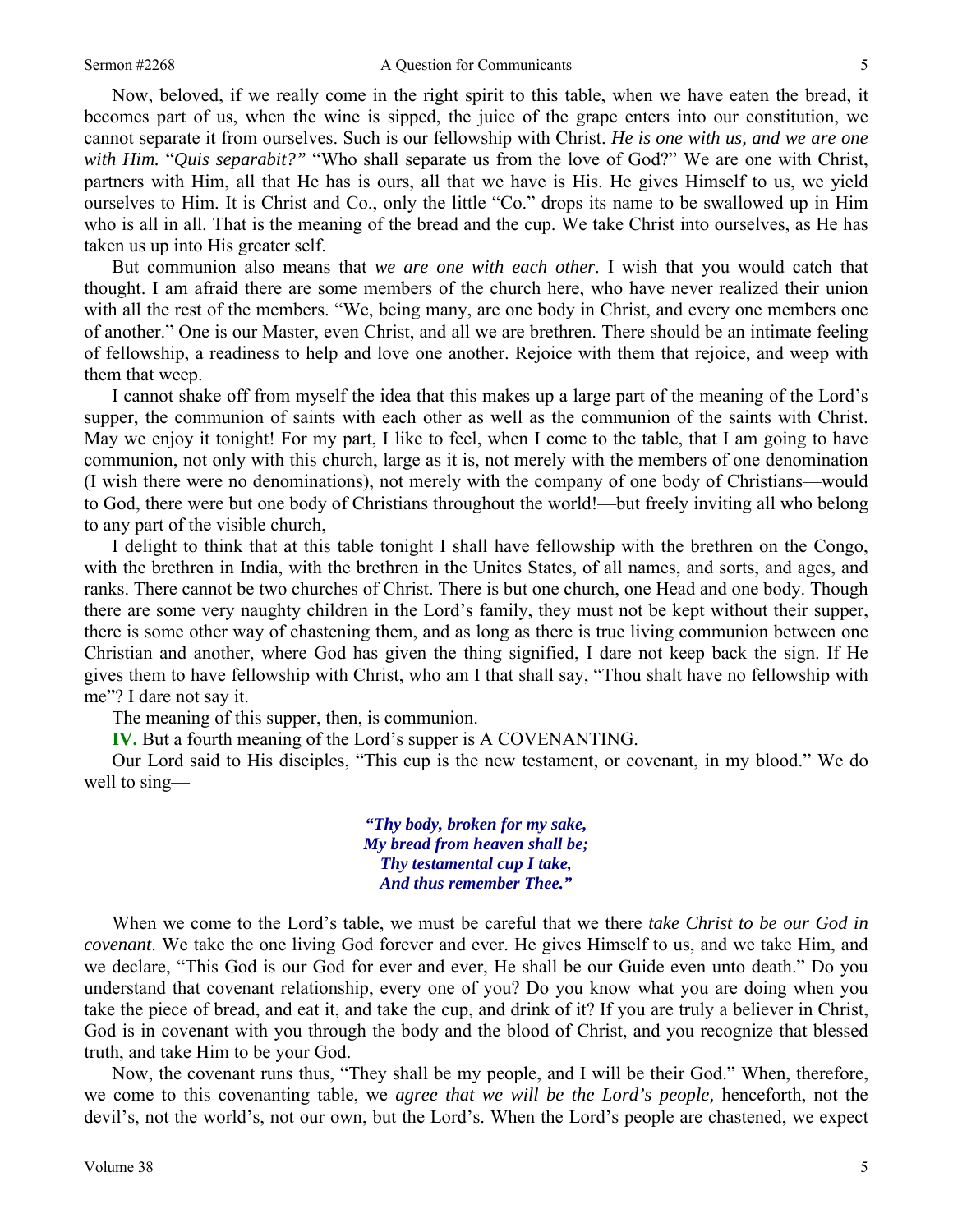to be chastened with them. When the Lord's people are persecuted, we expect to be persecuted with them. We must take them for better or for worse, to have and to hold, and death itself must not part us from the Lord's people. That is the meaning of coming to this table, recognizing that between you and God there is an agreement made that must not be broken, a covenant ordered in all things and sure, by which God becomes yours and you become His, so that you are forever to be one of those that belong wholly to Him.

Here, at the communion table, God, the covenant God, *seals His love to us*. "Come hither, my child," saith the Lord, "I love thee, and I gave Myself for thee, in token whereof put this bread into thy mouth, to remind thee of how I gave Myself for thee. I love you, so that you are Mine. I have called you by My name, in token whereof I remind you that I bought you with My precious blood. Therefore, let that sip of the juice of the vine go into your body to remind you that by My precious blood, which was shed for many, I have redeemed you from going down into the pit." There are seals at that table, new seals of the covenant, new tokens, new love gifts from the Lord, to remind you of what He has done for you.

And you are to come here tonight, *to testify anew your love to God*. Here you say, "My Master, let me eat with thee!" My Lord, tarry with me! Let me sit at the table with Thee." If any of you have lost your first love, and have grown spiritually cold, the Savior stands at the door, and knocks, and He says, "Open to me," and He also says that if we open to Him, He will come in, and sup with us, and we with Him.

He said that to the angel of the church of the Laodiceans, the church which was neither cold nor hot, which He threatened to spew out of His mouth. If you are only fit to make Christ sick, yet if you will open the door to Him, He will come and feast with you tonight, and all shall be well with you. He testifies His love to you. Come and testify yours to Him tonight. That is the meaning of this bread and this cup. Your covenant with death is broken, your agreement with hell is disannulled, and now you are in covenant with God, and He is in covenant with you, even in an everlasting covenant, which shall never be broken.

**V.** Lastly, and very briefly, this supper signifies A THANKSGIVING.

It is often called, by friends who love hard words, the "Eucharist." We have some friends who always carry a gold pencil, on purpose to put down every word that nobody understands, that they may use it next Sunday in their sermon. Such people call the Lord's supper the "Eucharist," which signifies "the giving of thanks." This is the thanksgiving service of the church of God. It ought to be celebrated *every* Lord's-day. Every Sabbath should be a thanksgiving Sunday, for Jesus rose from the dead on the first day of the week, and we ought to give thanks every time we celebrate His resurrection. Certainly we should do so when we celebrate His death. What are we going to do tonight by way of thanksgiving?

Well, we are coming to a festival, not a funeral. The choice festival of the Jewish faith was the Passover. The Lord's supper takes its place with higher joys, we come to this feast to *testify our joy in Christ*. There is bread, but there is also wine upon the table. This is to show that it is a festival for joy and delight, and you cannot praise Christ better, and give thanks to Him better than by rejoicing in Him. Praise Him by your grateful joy.

I think that we should always come to the Lord's table with a feeling of deep reverence, but that reverence should never tend to bondage. We want you not to come here quivering and shaking, as if you were slaves that came to eat a morsel of your master's bread, under fear of the lash. No, no, come, you children, come, you beloved ones of the Lord! Come, you table companions of Christ, and sit at the festival He has prepared, and let your joy be full of thanksgiving!

We come to the table, next, actually to *praise the Lord for giving Christ to us*. When our Lord broke the bread, He gave thanks, when He passed the cup, He gave thanks. Again and again He gave thanks, so shall we tonight. Come you, beloved, thankfully to praise the Father for the gift of Christ, and as you take the bread into your mouth, say in your heart, "Bless the Lord!" and as you drink of the cup, say in your spirit, "Blessed be His holy name! Blessed be the Father, for His eternal love to us, blessed be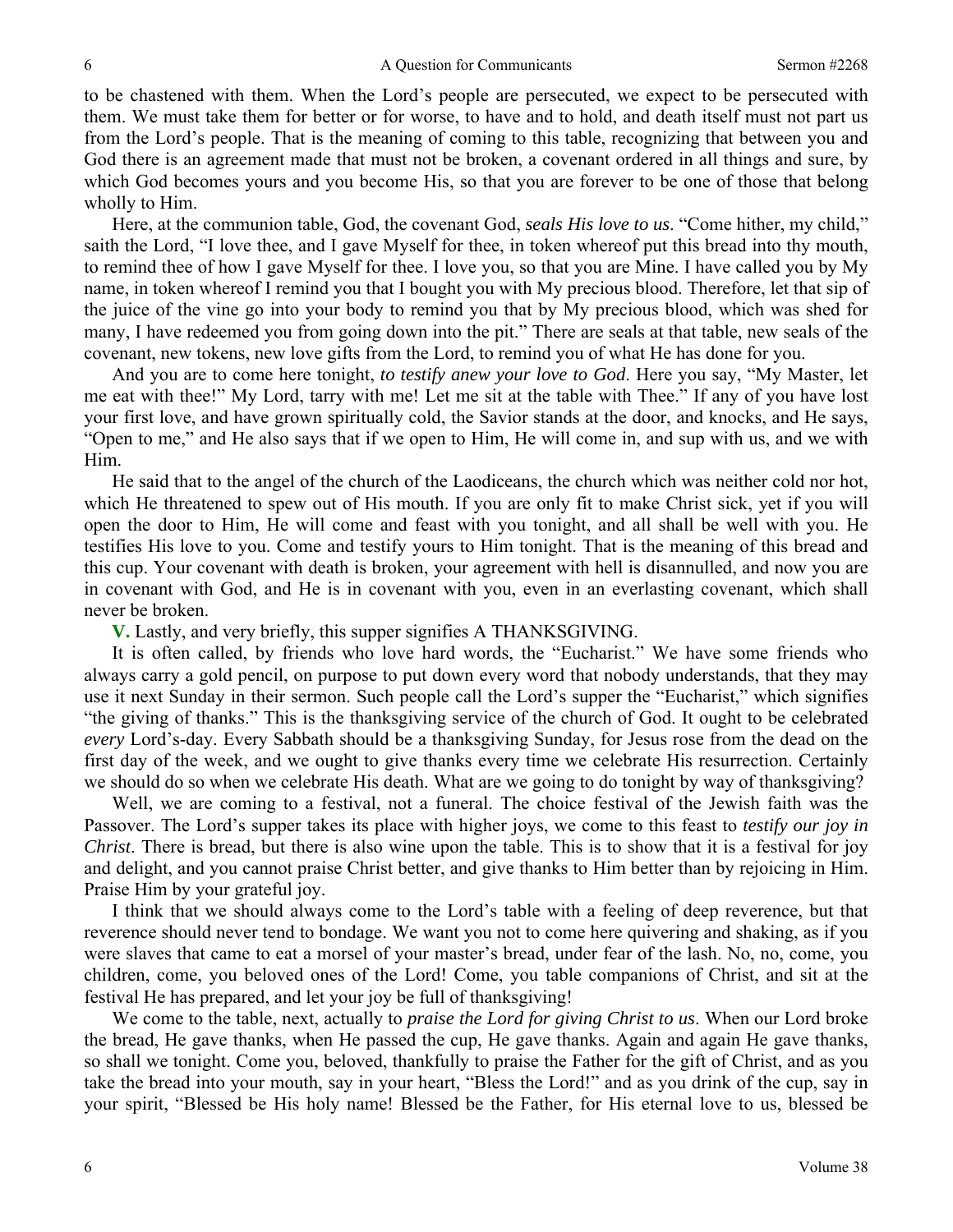Jesus, for His love which has saved us from death, and blessed be the Holy Spirit, who has taught us to know all these precious things!"

One way in which we show our thanks to Christ is that *we receive with gratitude the emblems of His death*. Each one who communes with us will receive the bread, and eat it, and take the cup, and drink it. We do not hold it up, and look at it, we do not kneel down, and pay it homage, we receive it. We have done so now these many years.

How long is it since we began this holy feast? Well, with some of us, it is over forty years since our first communion, and we do not want any better food. We desire to keep in memory the same Christ, to feed upon the same doctrine of the incarnation and atoning sacrifice, and if we should be spared, beloved, another forty years, which is far from likely, we shall have a sweeter tooth for Christ even than we have now. He will be more dear to us, more precious, more delightsome, even than He is to-night. So we come to the table to show our gratitude by receiving and receiving again.

Let me whisper in your ear, when this communion is over, and you shall leave this table, "Pray, beloved, that you may *go away in the same spirit as your Lord and Master did,* when, after rising from supper, He went out to the garden, not there to have a sweet hour of lonely communion with God, but there to sweat, as it were, great drops of blood falling to the ground. He went there to be arrested, to be hurried off to the bar of Annas, and Caiaphas, and Pilate, and Herod, and the rest of them. He went there, in fact, to die, but He went away singing." So I want you to go away from this communion singing praises to God.

As my dear brother said in prayer, you must have your Gethsemanes, your Golgothas, but I want you to go away from this table singing. Whatever comes, high or low, bright or dark, heaven or another age in this dark wilderness, brethren, let us sing. We often say, "Let us pray," but tonight, at the table, I say, "Let us sing." Let us sing unto the Lord because of His great gift to us, which we tonight remember, and set forth, and commune with, and covenant with. Let us sing unto the Lord as long as we live, for we can never sufficiently praise Him for all that He has done for us.

> *"We'll praise our risen Lord, While at His feast we sit, His griefs a hallow'd theme afford For sweetest music fit."*

Thus I have explained all about the Lord's supper, do you know anything about it? Some of you are going away. You are going away! Yes, and the day shall come when you will not have anywhere to go! When the great marriage supper is spread, and the feast of the gracious shall be held, and the whole universe shall be gathered, oh! where will you go? You will not be allowed to linger at the door, neither will you go home to wait till others shall return from the festival.

You must be driven from God's presence if you come not by faith in Christ to that great feast. The fiery swords of the angel guards shall be unsheathed, and they shall pursue you through the blackness of eternal darkness, down to infinite despair! The Lord have mercy upon you tonight, that He may have mercy upon you in that day, for Jesus' sake! Amen.

## **EXPOSITION BY C. H. SPURGEON**

## *MATTHEW 26:26-30 AND 1 CORINTHIANS 11:20-34*

We will read, first, Matthew's account of the institution of the Lord's supper.

**Matthew Chapter 26. Verse 26.** *And as they were eating,—*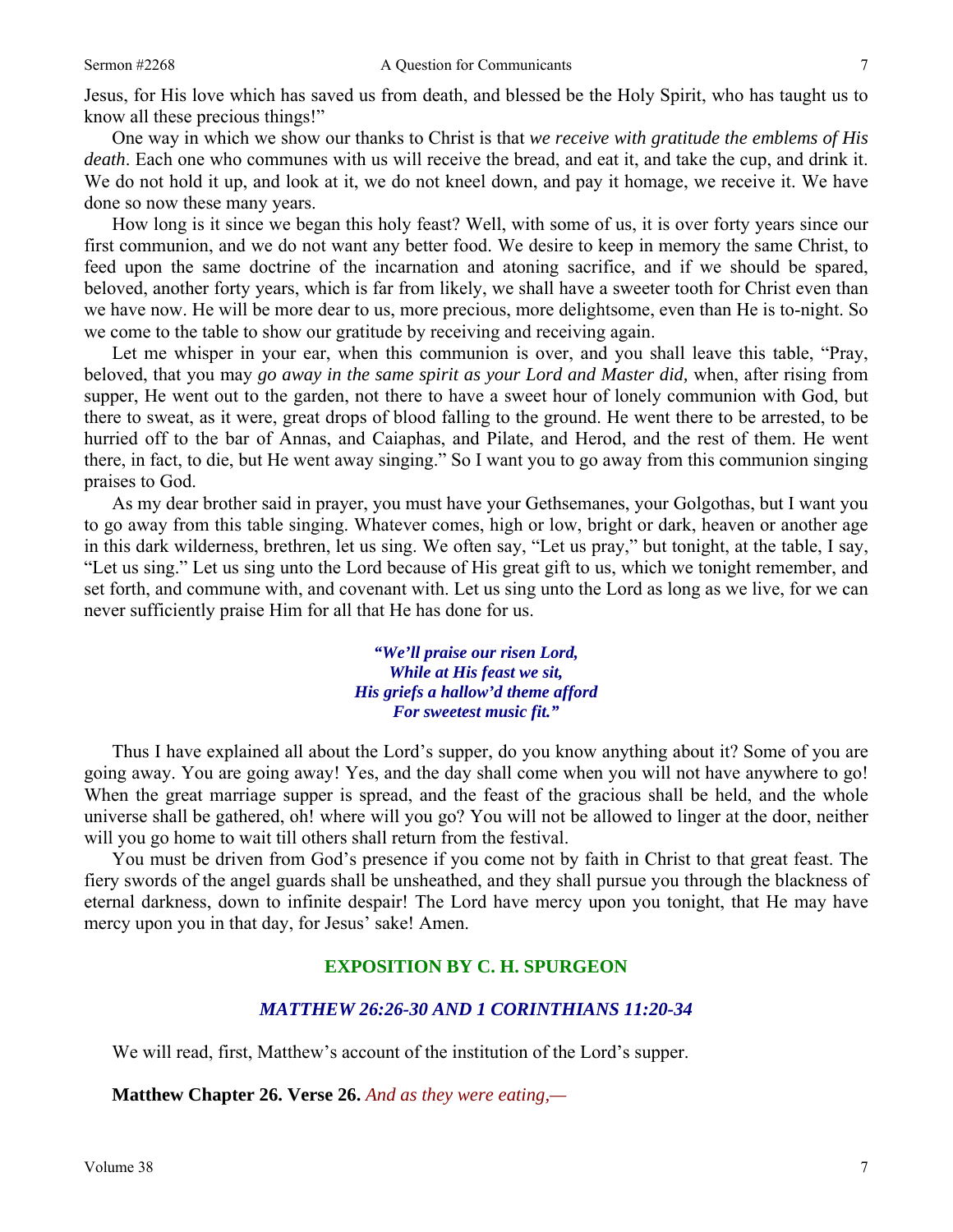In the middle of the Paschal Feast our Lord instituted the sacred festival which was always afterwards to be known as "the Lord's supper." The one ordinance was made to melt gradually into the other, "as they were eating."

**26.** *Jesus took bread, and blessed it, and brake it, and gave it to the disciples, and said, Take, eat; this is my body.*

"This represents my body." He could not possibly have meant that the bread was His body, for there was His body sitting at the table, whole and entire. They would have been astonished beyond measure if they had understood Him literally, but they did not do so, any more than when Christ said, "I am the door," or "I am the Good Shepherd."

**27.** *And he took the cup, and gave thanks, and gave it to them, saying, Drink ye all of it;*

"Every one of you." Was this the Lord's supper? Yes. What say the Romanists about it? Why, that the people may not drink the cup! Yet our Savior said to His disciples, "Drink ye all of it."

**28.** *For this is my blood of the new testament, which is shed for many for the remission of sins.*

They had had sin brought to their minds, they had had a personal reminder of their own liability to sin, now they were to have a perpetual pledge of the pardon of sin, in the cup, which was the emblem of Christ's blood, "shed for many for the remission of sins."

**29.** *But I say unto you, I will not drink henceforth of this fruit of the vine, until that day when I drink it new with you in my Father's kingdom.*

Jesus took the Nazarite vow to drink no more, to partake no more of the fruit of the vine, till He should meet us again in His Father's kingdom. He has pledged us once for all in that cup, and now He abstains until He meets us again. Thus He looks forward to a glorious meeting, but He bids us take of the cup, and thus remember Him until He comes.

**30.** *And when they had sung an hymn, they went out into the mount of Olives.*

To His last great battle the Champion goes singing, attended by feeble followers, who could not protect Him, but who could sing with Him. I think He must have led the tune, His disciples were too sorrowful to sing until His clear voice started the Hallelujah Psalms, but they joined Him in the holy exercise, for "they" as well as their Lord sang the hymn. When you are about to face a trial, offer a prayer, but if you can, also sing a hymn. It will show great faith if, before you enter into the burning fiery furnace, you can sing psalms unto the Lord who redeemeth His people.

Now let us read Paul's version of this same matter.

# **1 Corinthians Chapter 11. Verse 20-21.** *When ye come together therefore into one place, this is not to eat the Lord's supper. For in eating every one taketh before other his own supper: and one is hungry, and another is drunken.*

These Corinthians had fallen into a queer state. I do not think that any Baptist church that I have ever known of has acted in this fashion, but when churches have no ministers, when there is an open ministry where everybody talks and nobody listens, they fall into a strange condition, especially into divisions and heart-breaking strifes. It was so in the case of this church at Corinth. Here everybody brought his own provision, and some ate to the full, while others had not enough, and they thought that they were observing "the Lord's supper."

**22.** *What? have ye not houses to eat and to drink in?*

There is your proper place if you want a meal. Go home, and eat and drink, do not come to the sanctuary for such a purpose, "Have ye not houses to eat and to drink in?"

**22-23.** *Or despise ye the church of God, and shame them that have not? What shall I say to you? shall I praise you in this? I praise you not. For I have received of the Lord that which also I delivered unto you,—*

He had received it by a special revelation. Poor Paul was brought in late, and he was like one born out of due time. He had not been present in the upper room with Christ at the first famous breaking of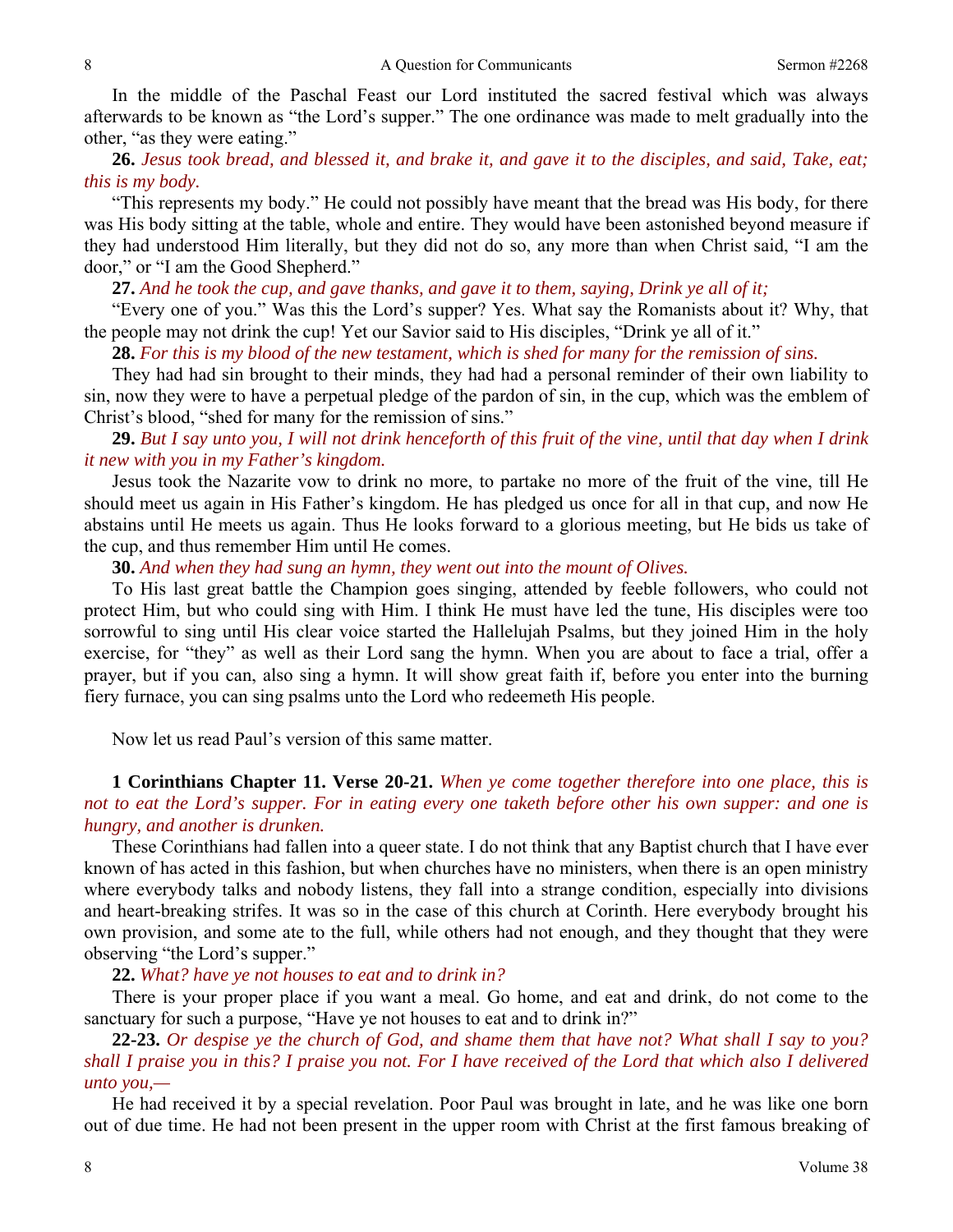bread, so the Lord came and gave Him a special revelation concerning this sacred feast, so that, whenever he spoke or wrote to any of the churches about the Lord's supper, he could say, "I have received of the Lord that which also I delivered unto you."

**23-24.** *That the Lord Jesus the same night in which he was betrayed took bread: and when he had given thanks, he brake it, and said, Take, eat: this is my body, which is broken for you: this do in remembrance of me.*

The Lord's supper is a simple service of remembrance. Nothing is said about an altar, or a priest, or a sacrifice. Our Lord took bread, gave thanks for it, broke it, and gave it to His disciples, saying, "Take, eat: this is my body which is broken for you: this do in remembrance of me." Mark that, *"this* do," it will not be right to do something else instead of this, and we must not do this for any other purpose than the one He mentions, "This do in remembrance of me." This command raises a previous question, "Do we know Him?" We cannot remember Christ if we do not know Him.

**25-26.** *After the same manner also he took the cup, when he had supped, saying, This cup is the new testament in my blood: this do ye, as oft as ye drink it, in remembrance of me. For as often as ye eat this bread, and drink this cup, ye do show the Lord's death till he come.* 

> *"By Christ redeemed, in Christ restored, We keep the memory adored, And show the death of our dear Lord, Until He come!*

*"And thus that dark betrayal-night, With the last advent we unite; By one blest chain of loving rite Until He come!"* 

**27.** *Wherefore whosoever shall eat this bread, and drink this cup of the Lord, unworthily, shall be guilty of the body and the blood of the Lord.*

If such a man has treated "this bread" and "this cup" with contempt, he has treated "the body and blood of the Lord" with contempt, it shall be so reckoned to him. Many have been troubled by this verse. They have said, "We are unworthy." You are, this is quite true, but the text does not say anything about your being unworthy. Paul uses an adverb, not an adjective. His words are, "Whosoever shall eat this bread, and drink this cup of the Lord unworthily," that is, in an unfit way, to gain something by it, as men used to take what they called "the sacrament" to get into certain offices, or as some come to the communion table for the sake of the charitable gifts that are for the poor of the church, this is to eat and drink "unworthily." To come carelessly, to come contemptuously, to say, "I do not care whether I am a Christian, or not, but I shall come to the communion," this is to eat and drink "unworthily." Notice the *ly,* we are all unworthy of this sacred feast, and if unworthiness could shut us out, who would dare to be here?

**28.** *But let a man examine himself,—*

Let him look himself up and down, as a lawyer cross-questions a witness, as a man examines money to see whether it has the true ring of gold about it, or not, "Let a man examine himself."

**28.** *And so let him eat of that bread, and drink of that cup.*

Let him come as a true believer, as sincere, if not perfect, yet true, if not all he ought to be, yet in Christ, if not all he wants to be, yet still on the way to it, by being in Christ, who is "the way, the truth and the life."

**29.** *For he that eateth and drinketh unworthily, eateth and drinketh damnation to himself, not discerning the Lord's body.*